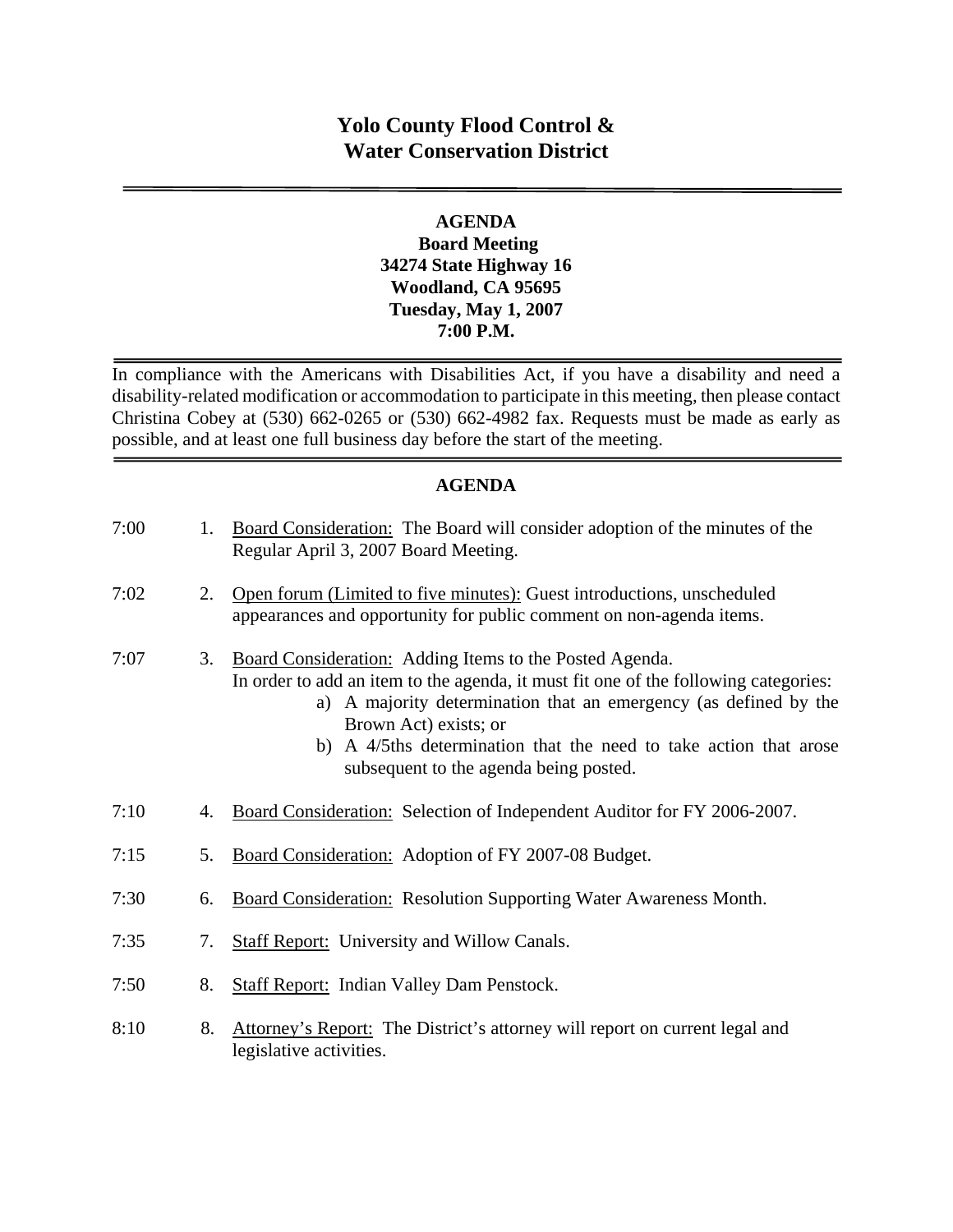| 8:15 | 10. General Manager's Report: The Board will receive a report from the General |
|------|--------------------------------------------------------------------------------|
|      | Manager or designated representatives regarding current general activities and |
|      | projects of the District.                                                      |

- a) General Activities
- b) Board Workshop
- c) Capay Dam Investigation
- d) Operations, Maintenance and Water Conditions
- 8:30 11. General Discussion: Opportunity for Board members to ask questions for clarification, provide information to staff, request staff to report back on a matter, or direct staff to place a matter on a subsequent agenda.
- 8:35 12. Board Consideration: The Board will consider the approval and the payments of bills.

#### 8:40 13. Closed Session:

- Conference with Legal Counsel Under:
- a) Brown Act Section 54956.9 Carman vs. YCFC&WCD and Watson vs. YCFC&WCD; and
- b) Brown Action Section 54956.9(b) significant exposure to litigation involving (1) potential case; and
- c) Government Code Section 57957 Personnel Issue.
- 8:59 Closed Session Report

#### 9:00 Adjourn

The public may address the Board concerning an agenda item either before or during the Board's consideration of that agenda item. Public comment on items within the Board's jurisdiction is welcome, subject to reasonable time limits for each speaker. Upon request, agenda items may be moved up to accommodate those in attendance wishing to address that item. Times listed for consideration of agenda items are approximate only. The Board may consider any agenda item at any time during the Board meeting.

I declare that the foregoing agenda was posted at the office of the Yolo County Flood Control and Water Conservation District, 34274 State Highway 16, Woodland, CA on April 27, 2007.

By: \_\_\_\_\_\_\_\_\_\_\_\_\_\_\_\_\_\_\_\_\_\_\_\_\_\_\_\_\_\_\_\_\_\_\_\_\_

Christina Cobey, Administrative Assistant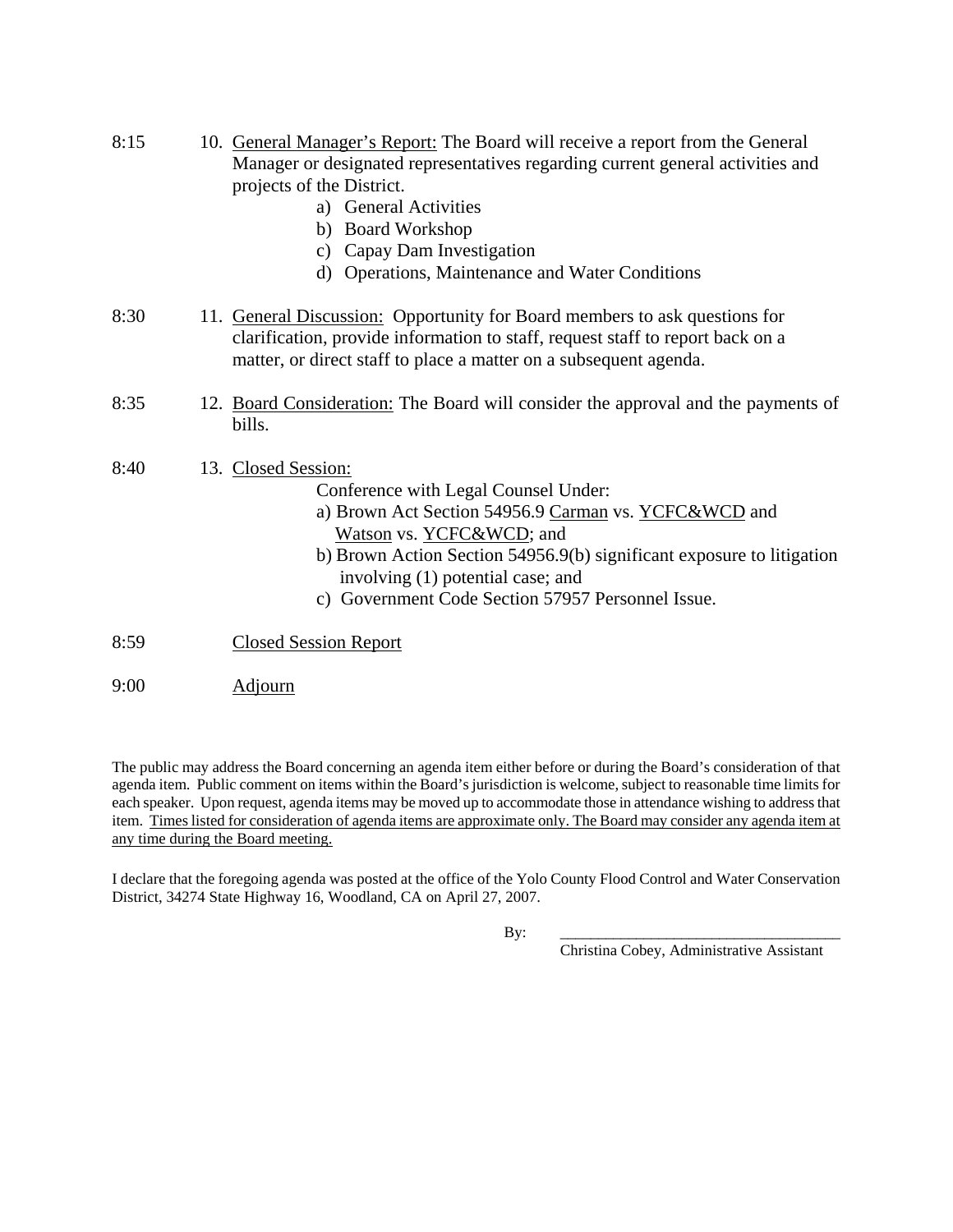

**FLOOD CONTROL & WATER CONSERVATION DISTRICT** 

**BOARD MEETING MINUTES Tuesday, May 1, 2007, 7:00 PM**

**YCFCWCD Offices 34274 State Highway 16 Woodland, CA 95695** 

The regular meeting of the Board of Directors of the Yolo County Flood Control and Water Conservation District (District) was held at 7:00 p.m. on May 1, 2007, at its regular place of business, 34274 State Highway 16, Woodland, California. Chair Scheuring convened the meeting. In attendance were:

District Board David Scheuring, Chair Erik Vink, Vice Chair Ann Brice, Director Bruce Rominger, Director Ron Tadlock, Director

District Staff and Consultants Tim O'Halloran, General Manager Christy Barton, Assistant General Manager Max Stevenson, Water Resources Associate Margaret Kralovec, Writer/Editor Paul Bartkiewicz, Legal Counsel Dave Butchey, Engineering Consultant, Vibration Specialty Corporation

Members of the Public Duane Chamberlain, Yolo County Board of Supervisors Dave Pratt Don Rominger, Retired YCFCWCD Director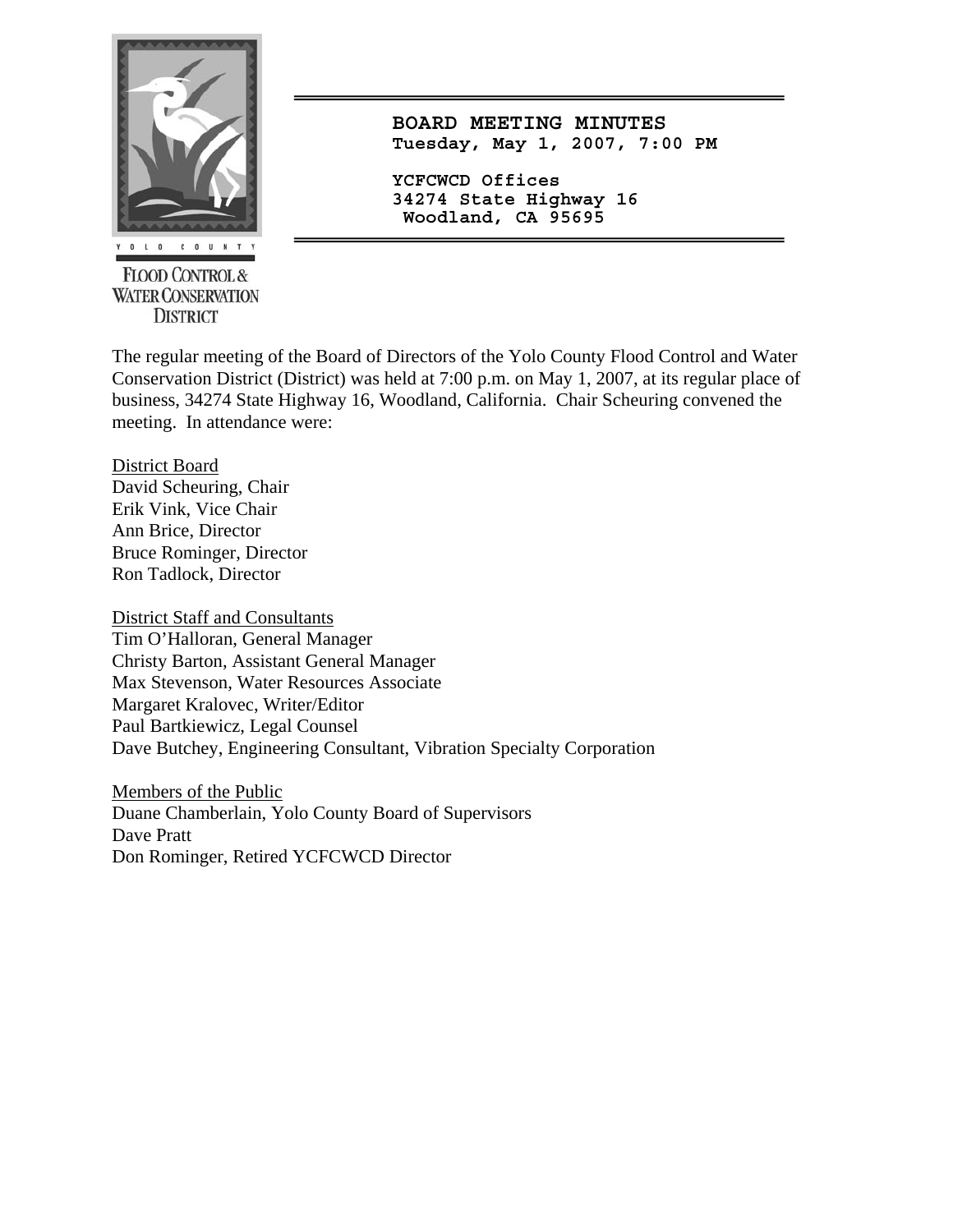### **1. MINUTES**

**07.18** M/S/C approved the minutes of the regular April 3, 2007, Board meeting as presented.

# **2. OPEN FORUM**

No items.

# **3. BOARD CONSIDERATION: Adding Items to the Posted Agenda**

The Board approved without objection to General Manager O'Halloran's request to change the agenda in order to add Directors' Reports and to accommodate the schedule of Consultant Dave Butchey, who would be offering the Board an initial report on his findings at Indian Valley Dam.

# **4. STAFF REPORT: Indian Valley Dam Penstock** (originally Item 8)

General Manager O'Halloran introduced Dave Butchey, professional engineer with Vibration Specialty Corporation (VSC), who had been assessing the IV vibrations.

O'Halloran offered the Board an overview of the penstock structure, and a brief account of the discovery and initial response to vibrations near the penstock's butterfly valve, first detected on April 10, 2007, when releases were increased to meet irrigation demands. O'Halloran noted that even if the chances were small that this issue would pose a problem, the seriousness of some potential scenarios, however unlikely, called for immediate, professional evaluation. While the District awaited such assessment by a vibration specialist, District staff and local consultants collected as much data as possible about the vibration's location, intensity, and effect upon the penstock and its valves. The District kept water users and landowners informed about the need for vibration analysis, and the District's precautionary reductions of Indian Valley release flows. O'Halloran noted that rainstorms and lower temperatures had suppressed recent irrigation demands for water, and announced that increasing monthly entitlements from Clear Lake beginning in May 2007 would allow the District to meet irrigation demands, even if Indian Valley release restrictions were to continue.

VSC Engineer Dave Butchey provided the Board with his initial findings from three days of assessment at Indian Valley Dam, pending further data analysis at his lab in Pennsylvania. Using data probes and a portable computer analyzer, Butchey obtained data at different flow rates that was consistent with cavitation, the phenomenon wherein water's accelerated flow past an object, such as a butterfly valve plate, slows abruptly, resulting in imploding water bubbles from increased pressure. Butchey explained that such implosions release a large amount of energy, usually in the middle of the flow, where they make considerable noise but have little long-term implications. However, if implosions occur near the surface of the flow, by the wall of the pipe or valve for example, they can pit that wall surface, which can cause damage over time. He thought that a visual inspection of the penstock and its lining at the end of the irrigation season would provide the best opportunity to check for evidence of pitting. He believed that further data analysis will allow VSC to confirm whether cavitation is the cause of the penstock vibration. Butchey stated his company would also assess the stress effects of vibrations upon the pipe and its valves, and offer recommendations based on that analysis. Vibration Specialty Corporation will continue to monitor vibration readings at Indian Valley Dam from Pennsylvania, using the SCADA system network. When data analysis is complete, VSC will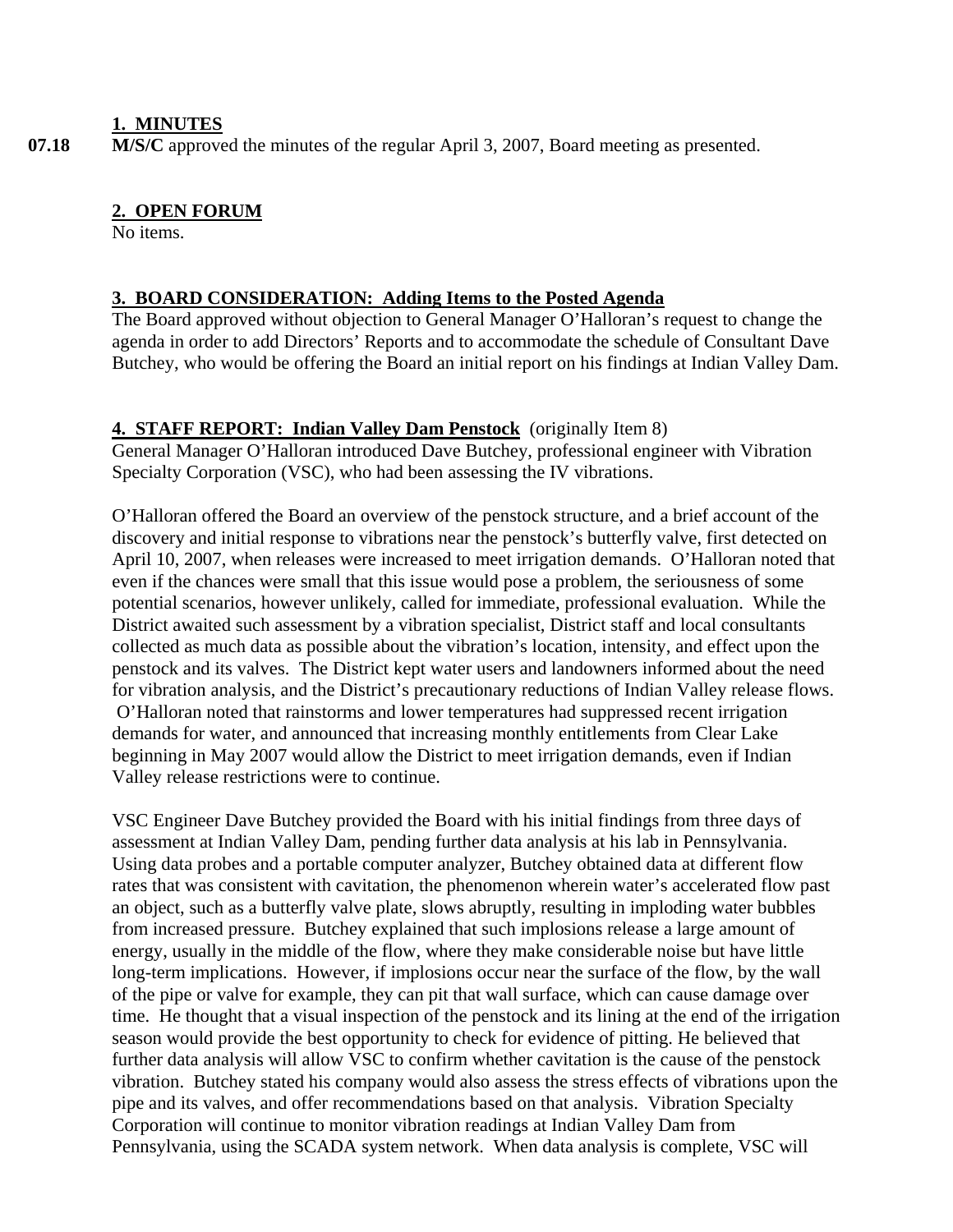provide their analysis, conclusions, and recommendations to the District in a comprehensive report.

Butchey and O'Halloran responded to questions from the Board and the public. Both agreed that while a switch from a butterfly valve to a gate valve might be a good solution if the cause is cavitation, the narrowness of the tunnel through which the penstock runs would preclude this option. O'Halloran noted his concern that should there be a pipe or valve failure as a result of the vibration, access to the tunnel or remote control of valves may be an impossibility. The intake structure on the reservoir side of the dam may offer a water shut-off opportunity that has not been explored, and O'Halloran suggested that divers may be used to investigate this option. O'Halloran concluded that though this vibration situation presented an unexpected concern for the District over the past month, it provided an excellent problem-solving drill for staff, and highlighted some deficiencies and unknown factors that can now be addressed.

# **5. BOARD CONSIDERATION: Selection of Independent Auditor for FY 2006-07**

(originally Item 4)

The Board considered the two proposals submitted to the District in response to a Request for Proposal solicitation by the District. Vice Chair Vink reported that the Finance Committee had reviewed the proposals, and made a recommendation to accept the proposal from Mann, Urrutia, Nelson, CPAs.

**07.19 M/S/C** acceptance of the proposal from Mann, Urrutia, Nelson, CPAs to be the District's Independent Auditor for FY 2006-07.

> **6. BOARD CONSIDERATION: Adoption of FY 2007-08 Budget** (originally Item 5) General Manager O'Halloran provided the Board an overview of the proposed 2007-08 Budget, including the Operating Budget and the Capital Improvement Budget, and the process of its review by staff and the Finance Committee. The proposal offers a balanced budget reflecting revenues based on new water rates, grants, and interest; operating expenses, which include depreciation; and capital improvement expenses covering contingency and capital improvement funding.

> O'Halloran indicated that he uses the budget for purposes of both planning and financial control. This proposed budget reflects a 2.2% increase from the prior year. He presented a PowerPoint overview of the budget sections, with particular attention on the development of Capital Improvement figures.

**07.20 M/S/C** adoption of proposed FY 2007-08 Budget as submitted.

### **7. BOARD CONSIDERATION: Resolution Supporting Water Awareness Month** (originally Item 6)

Assistant Manager Christy Barton reviewed District activities for Water Awareness Month during the month of May, 2007.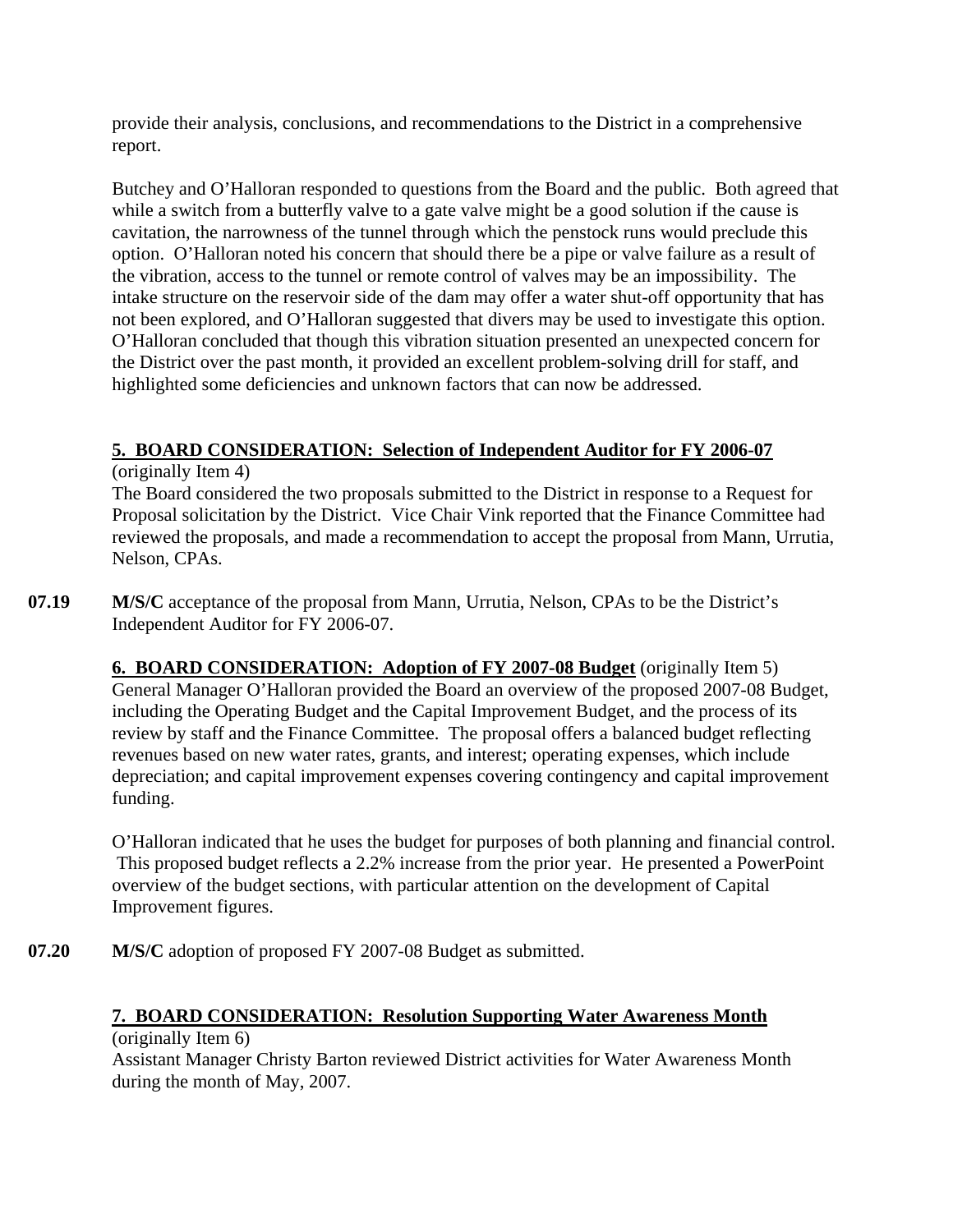**07.21 M/S/C** adoption of Resolution 07.03 of the Board of Directors of the Yolo County Flood Control and Water Conservation District Supporting the Education of Citizens Regarding California's Complex Water Issues.

# **8. STAFF REPORT: University and Willow Canals** (originally Item 7)

General Manager O'Halloran described the current concerns about the University Canal and the Willow Canal, both on UC Davis property, and through which the District runs water. Concerns about the condition and maintenance of the canals, Putah Creek, and the surrounding land, coupled with the recent breach on Willow Canal, have led to discussions among UC Davis, the District, and Glide Ranch about possible alternatives to the existing ownership, management, and maintenance of canal areas. Several site management options under discussion could offer habitat opportunities, as well. O'Halloran has met on-site with UC Davis Putah Creek Manager Andrew Fulks, UC Davis Director of Environmental Planning Sid England, and Putah Creek Streamkeeper Rich Marovich. He requested that the Board join him in a tour of the canals to develop a better understanding of canal issues, concerns, and possible alternatives. The upcoming Board Retreat has been changed into such a tour, scheduled for May 8, and will be held as a publicly-noticed Special Board Meeting.

# **9. DIRECTORS' REPORTS** (added agenda item)

Vice Chair Vink reported that Northern California Water Association's selection process for a new executive director is expected to be completed in mid-July.

Director Brice reported that more than 600 pieces of art were submitted and reviewed for the Water Awareness Month Poster Contest. The winner will be presented at the Yolo County Board of Supervisors Meeting scheduled for May 22, 2007.

Chair Scheuring reported that the Water Resources Association of Yolo County has readied paper copies and CDs of the Integrated Regional Water Management Plan for distribution to its member agencies for their final approval. He hoped that the document could be addressed at the next Board meeting.

Chair Scheuring reported that he and General Manager O'Halloran took Marshall McKay, chairman of the Rumsey Band of Wintun Indians, on an informative helicopter tour of the District facilities. Scheuring noted that this tour represented an excellent opportunity to familiarize Chairman McKay with the District and its operations, in an on-going effort to support an effective partnership between the Rumsey Band of Wintun Indians and the District.

### **10. ATTORNEY'S REPORT** (originally Item 9)

District Legal Counsel Bartkiewicz reported that SB 59, the Governor's Strategic Growth Plan for Water Management is unlikely at this time to be passed through legislative process, and may instead proceed through the initiative process.

# **11. GENERAL MANAGER'S REPORT:** (originally Item 10)

General Activities

O'Halloran noted that most recent District activities were covered in Item 4, the update on the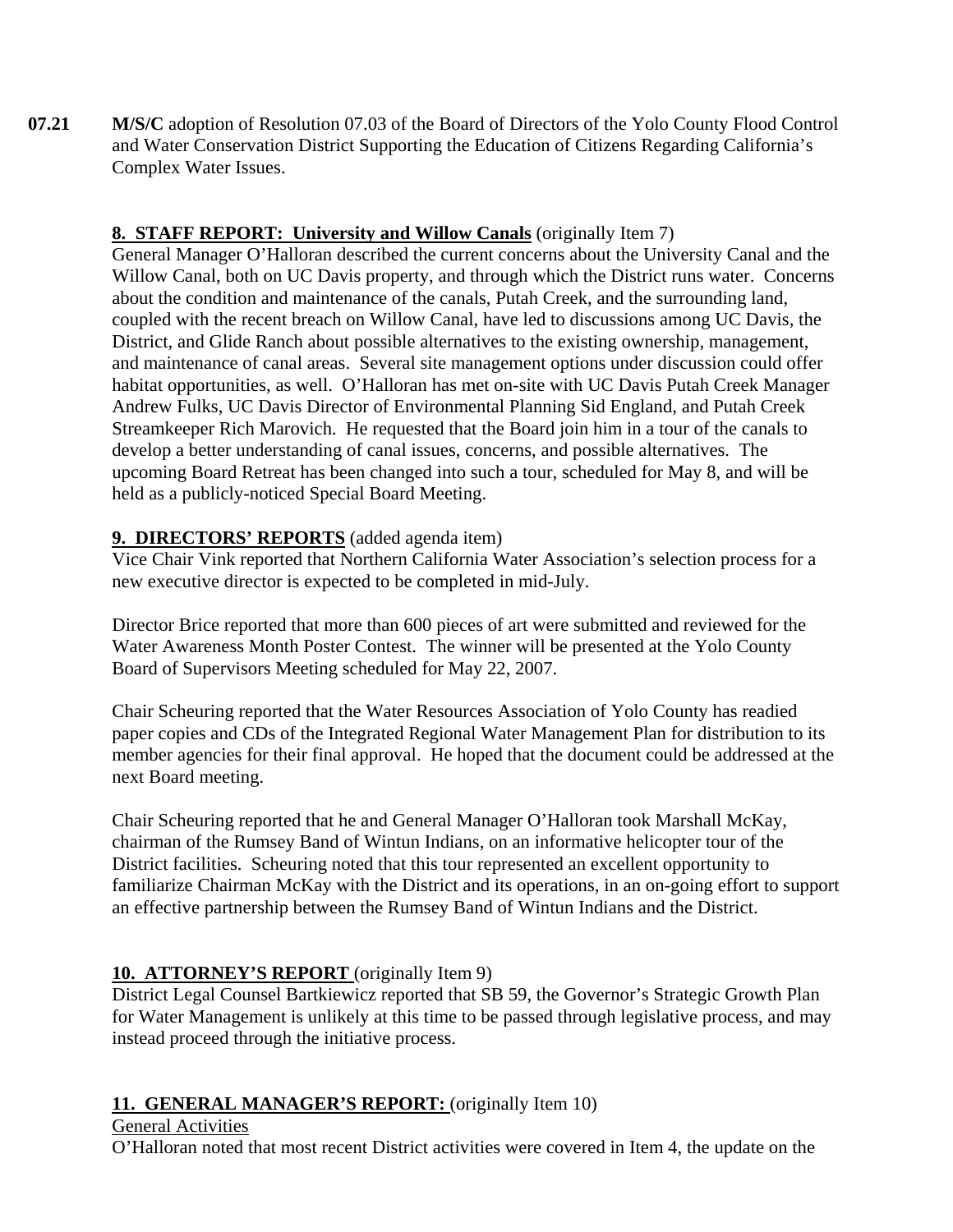vibration assessment at the Indian Valley penstock. He noted that it was a busy month, and his staff had been extremely diligent in meeting the District challenges. O'Halloran was particularly grateful to Max Stevenson for locating vibration experts at the Vibration Specialty Corporation.

#### Capay Dam

Preliminary information from the Capay Dam structural inspection report indicates that the apron at Capay Dam will need to be replaced.

#### Flood Management Program

The District is working with the City of Woodland and the County of Yolo to finalize the pilot Program MOU.

### Operations, Maintenance and Water Conditions

O'Halloran mentioned that the recent rainstorms had helped farmers and the District through recent irrigation release restrictions. He noted that rice was being irrigated, and that some alfalfa fields were in their second cutting.

### **12. GENERAL DISCUSSION:**

Assistant General Manager Christy Barton noted that the Water Conservation and Stewardship Award luncheon was being planned.

### **13. BOARD CONSIDERATION: Payment of Bills**

**07.22 M/S/C** approval for the following claim(s) for payment:

Yolo Flood Control Checks: #38454 - #38471

### **11. CLOSED SESSION:**

The regular meeting was adjourned to Closed Session under Brown Act Section 54956.9(a) Carman vs. YCFC&WCD and Watson vs. YCFC&WCD, Brown Action Section 54956.9(b), and Government Code Section 57957 Personnel Issue.

Persons present other than the Board were General Manager O'Halloran, Assistant General Manager Barton and Attorney Bartkiewicz.

### **12. CLOSED SESSION REPORT**

The Chairman announced that during the closed session the Board discussed the performance evaluation of the General Manager and conferred with the General Manager compensation negotiation committee, but took no action.

After returning to Open Session, the Board took the following action:

**07.23 M/S/C** approval of (1) an increase in salary of the General Manager effective January 1, 2007; (2) an extension of the term of the General Manager's employment agreement with the District through April 30, 2009; (3) reimbursement of the General Manager's vehicle expenses from January 1, 2004 to the present in accordance with the provisions of the May 3, 2003 employment